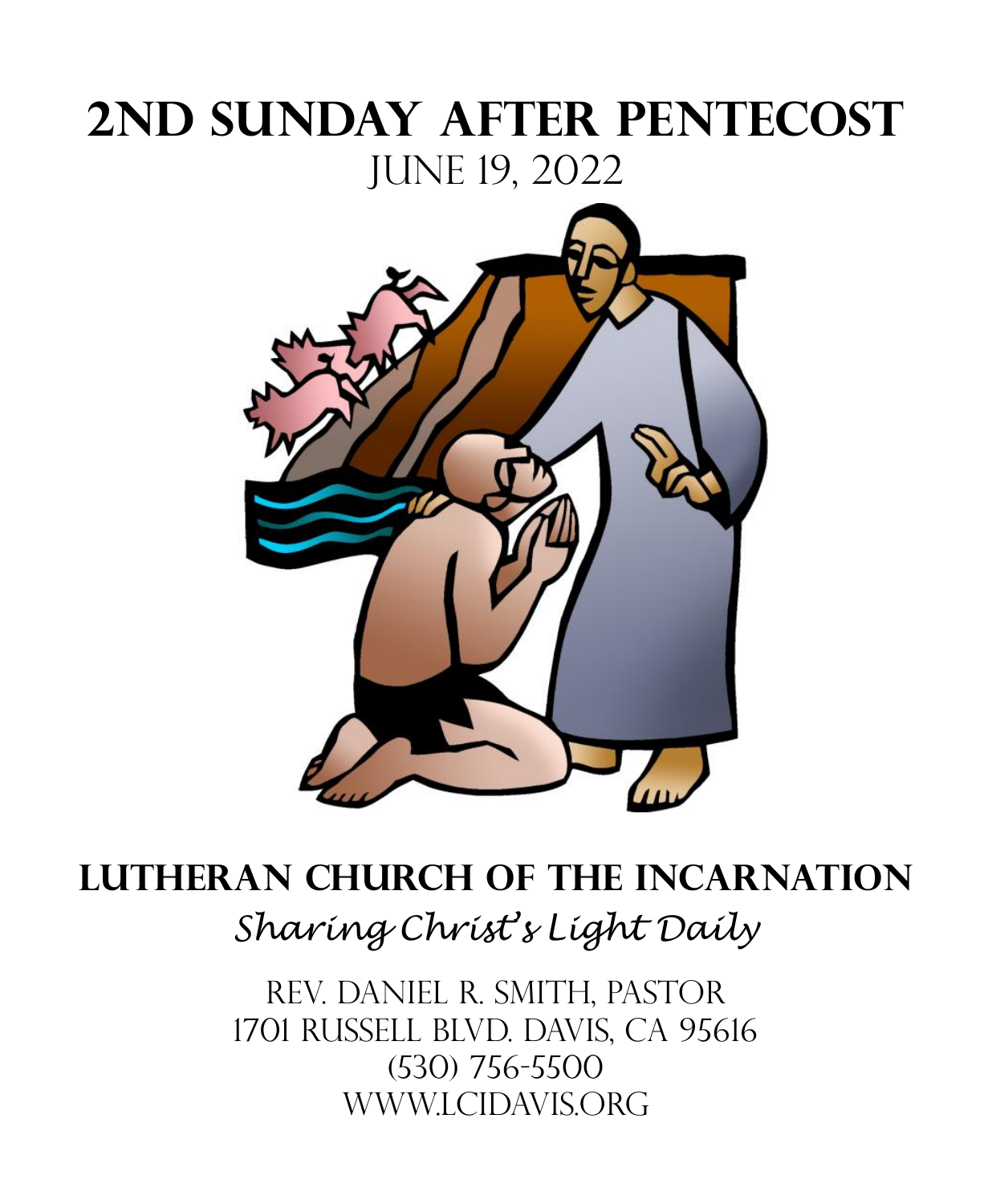### Gathering Hymn **Thy Holy Wings** ELW 613

- 1 Thy holy wings, O Savior, spread gently over me, and let me rest securely through good and ill in thee. Oh, be my strength and portion, my rock and hiding place, and let my ev'ry moment be lived within thy grace.
- 2 Oh, let me nestle near thee, within thy downy breast where I will find sweet comfort and peace within thy nest.

 Oh, close thy wings around me and keep me safely there, for I am but a newborn and need thy tender care.

3 Oh, wash me in the waters of Noah's cleansing flood. Give me a willing spirit, a heart both clean and good. Oh, take into thy keeping thy children great and small, and while we sweetly slumber, enfold us one and all.

### Greeting

- P The grace of our Lord Jesus Christ, the love of God and the communion of the Holy Spirit be with you all.
- C And also with you.

### Prayer of the Day

- A O Lord God, we bring before you the cries of a sorrowing world. In your mercy set us free from the chains that bind us, and defend us from everything that is evil, through Jesus Christ, our Savior and Lord
- C Amen.

*Please be seated*

### First Reading **Isaiah 65:1-9**

I was ready to be sought out by those who did not ask, to be found by those who did not seek me. I said, "Here I am, here I am," to a nation that did not call on my name. I held out my hands all day long to a rebellious people, who walk in a way that is not good, following their own devices; a people who provoke me to my face continually, sacrificing in gardens and offering incense on bricks; who sit inside tombs, and spend the night in secret places; who eat swine's flesh, with broth of abominable things in their vessels; who say, "Keep to yourself, do not come near me, for I am too holy for you." These are a smoke in my nostrils, a fire that burns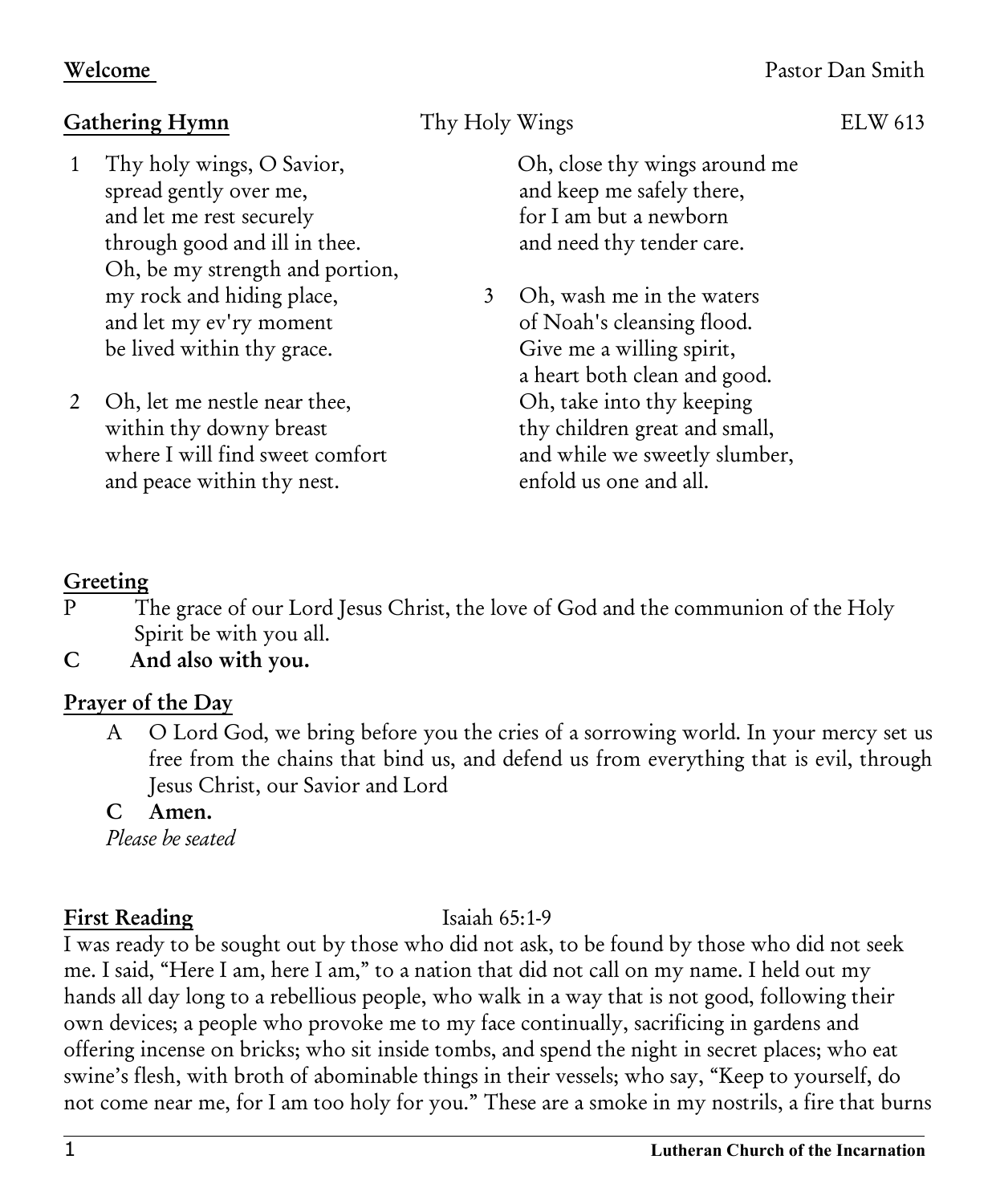all day long. See, it is written before me: I will not keep silent, but I will repay; I will indeed repay into their laps their iniquities and their ancestors' iniquities together, says the Lord; because they offered incense on the mountains and reviled me on the hills, I will measure into their laps full payment for their actions. Thus says the Lord: As the wine is found in the cluster, and they say, "Do not destroy it, or there is a blessing in it," so I will do for my servants' sake, and not destroy them all. I will bring forth descendants from Jacob, and from Judah inheritors of my mountains; my chosen shall inherit it, and my servants shall settle there.

- A The Word of God, the word of life.
- C Thanks be to God

### Psalm 22: 19-28

 19But you, O Lord, be not far away; O my help, hasten to my aid. 20Deliver me from the sword, my life from the power of the dog. 21Save me from the lion's mouth! From the horns of wild bulls you have rescued me. 22I will declare your name to my people; in the midst of the assembly I will praise you. 23You who fear the Lord, give praise! All you of Jacob's line, give glory. Stand in awe of the Lord, all you offspring of Israel. 24For the Lord does not despise nor abhor the poor in their poverty; neither is the Lord's face hidden from them; but when they cry out, the Lord hears them. 25From you comes my praise in the great assembly; I will perform my vows in the sight of those who fear the Lord. 26The poor shall eat and be satisfied, Let those who seek the Lord give praise! May your hearts live forever! 27All the ends of the earth shall remember and turn to the Lord; all the families of nations shall bow before God. 28For dominion belongs to the Lord, who rules over the nations.

### Second Reading Galations 3:23-29

Now before faith came, we were imprisoned and guarded under the law until faith would be revealed. <sup>24</sup>Therefore the law was our disciplinarian until Christ came, so that we might be justified by faith. <sup>25</sup>But now that faith has come, we are no longer subject to a disciplinarian, <sup>26</sup>for in Christ Jesus you are all children of God through faith. <sup>27</sup>As many of you as were baptized into Christ have clothed yourselves with Christ. <sup>28</sup>There is no longer Jew or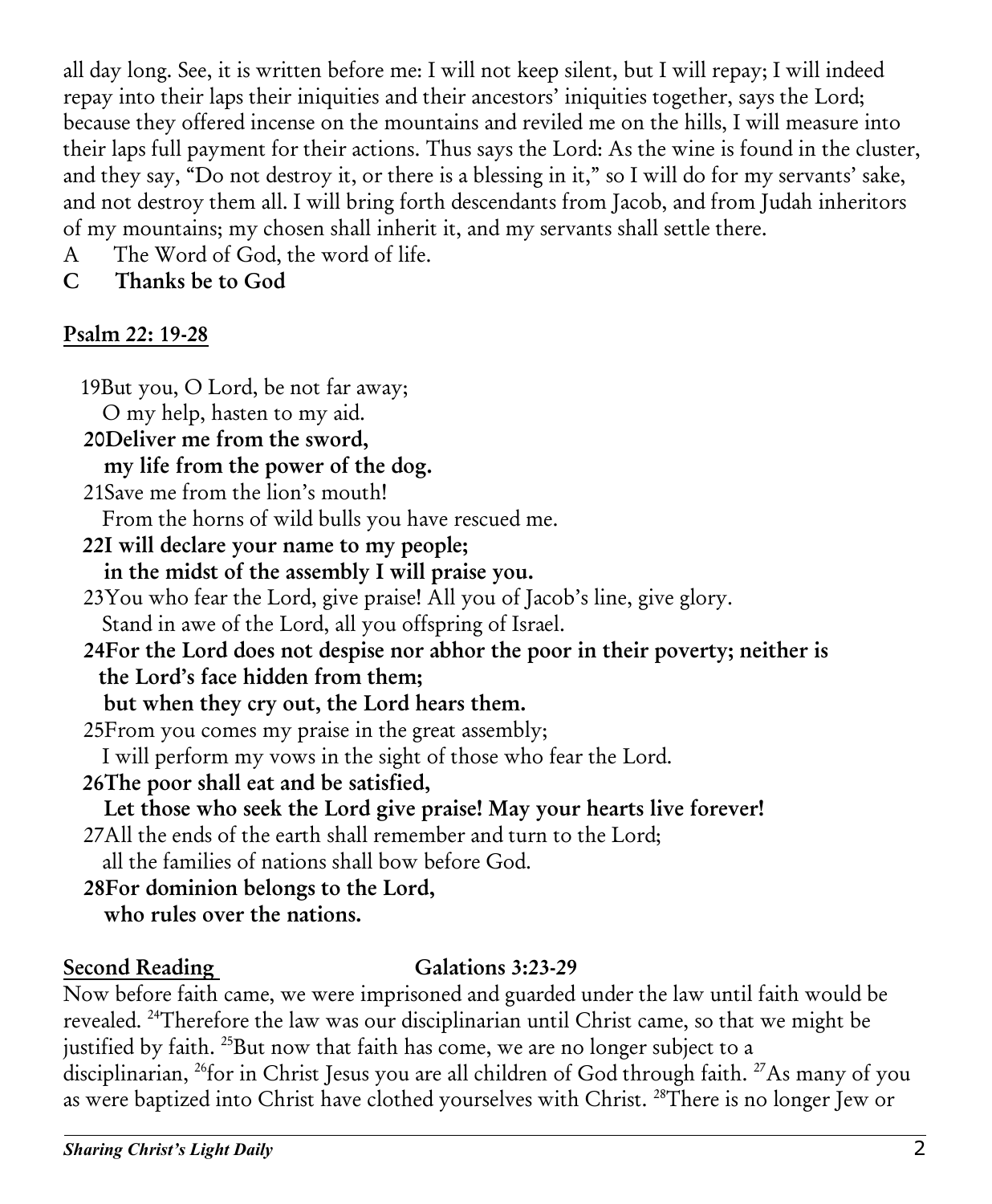Greek, there is no longer slave or free, there is no longer male and female; for all of you are one in Christ Jesus. <sup>29</sup>And if you belong to Christ, then you are Abraham's offspring, heirs according to the promise.

- A The Word of God, the word of life.
- C Thanks be to God

Gospel Reading Luke 8:26-39 Pastor Dan Smith

- P The Gospel according to Luke, the eighth chapter.
- C Glory to you, O Lord.

Then [Jesus and his disciples] arrived at the country of the Gerasenes, which is opposite Galilee. As he stepped out on land, a man of the city who had demons met him. For a long time he had worn no clothes, and he did not live in a house but in the tombs. When he saw Jesus, he fell down before him and shouted at the top of his voice, "What have you to do with me, Jesus, Son of the Most High God? I beg you, do not torment me"—for Jesus had commanded the unclean spirit to come out of the man. (For many times it had seized him; he was kept under guard and bound with chains and shackles, but he would break the bonds and be driven by the demon into the wilds.) Jesus then asked him, "What is your name?" He said, "Legion"; for many demons had entered him. They begged him not to order them to go back into the abyss. Now there on the hillside a large herd of swine was feeding; and the demons begged Jesus to let them enter these. So he gave them permission. Then the demons came out of the man and entered the swine, and the herd rushed down the steep bank into the lake and was drowned. When the swineherds saw what had happened, they ran off and told it in the city and in the country. Then people came out to see what had happened, and when they came to Jesus, they found the man from whom the demons had gone sitting at the feet of Jesus, clothed and in his right mind. And they were afraid. Those who had seen it told them how the one who had been possessed by demons had been healed. Then all the people of the surrounding country of the Gerasenes asked Jesus to leave them; for they were seized with great fear. So he got into the boat and returned. The man from whom the demons had gone begged that he might be with him; but Jesus sent him away, saying, "Return to your home, and declare how much God has done for you." So he went away, proclaiming throughout the city how much Jesus had done for him

- P This is the Gospel of our Lord.
- C Praise to you, O Christ.

Message Pastor Dan Smith

Hymn of the Day Have No Fear Little Flock ELW 764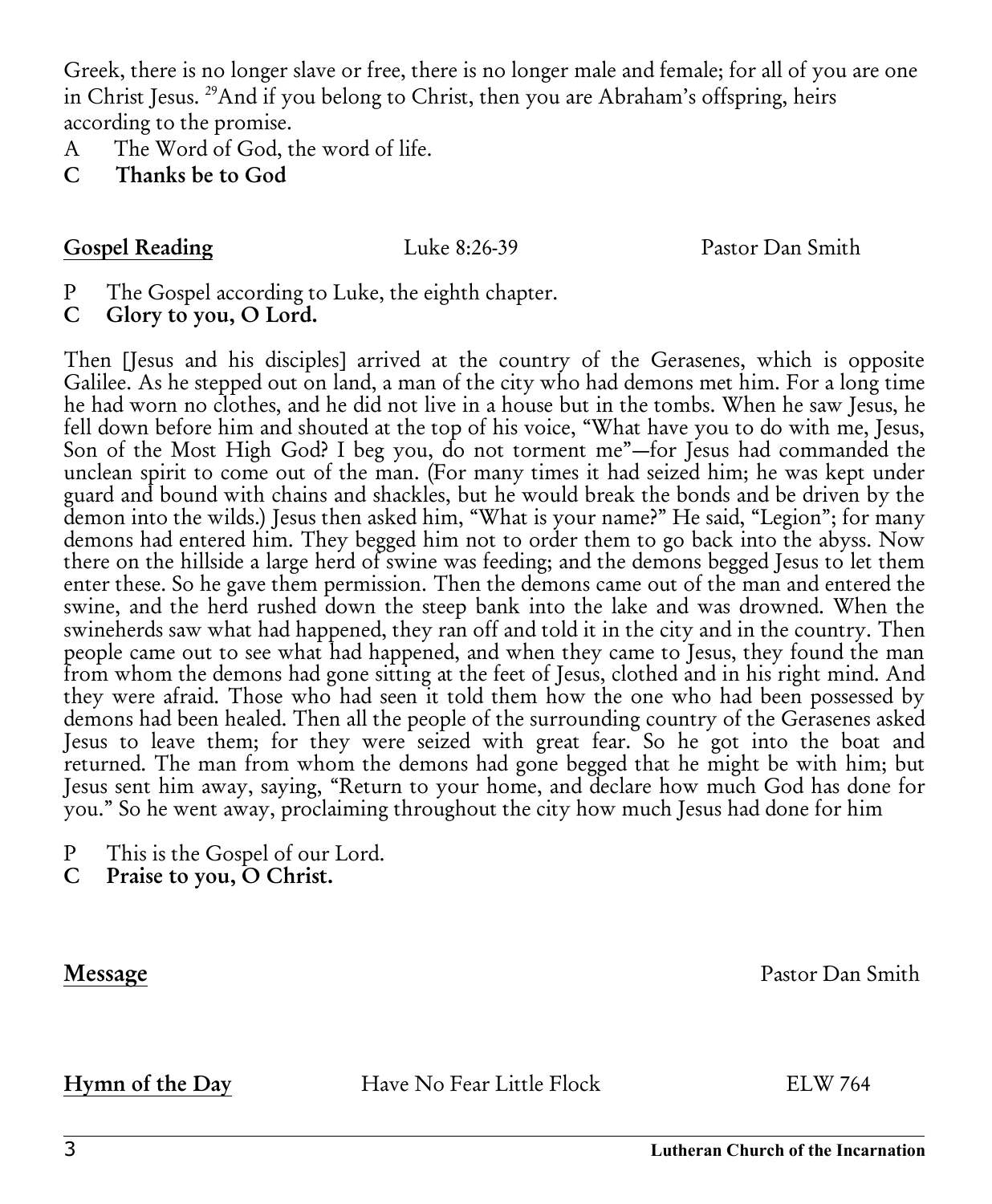### Hymn of the Day Have No Fear Little Flock ELW 764

- 1 Have no fear, little flock; have no fear, little flock, for the Father has chosen to give you the kingdom; have no fear, little flock!
- 2 Have good cheer, little flock; have good cheer, little flock, for the Father will keep you in his love forever; have good cheer, little flock!
- 3 Praise the Lord high above; praise the Lord high above, for he stoops down to heal you, uplift and restore you; praise the Lord high above!
- 4 Thankful hearts raise to God; thankful hearts raise to God, for he stays close beside you, in all things works with you; thankful hearts raise to God!

## Council Installation

### Prayers of the People

A We ask you, God, to help us listen to the words of your prophets. May we heed their warnings, turn away from false piety and pride, and humbly do the work you have asked us to do. Lord, in your mercy,

### C Hear our prayer.

A We cry out to you, God, for healing and salvation. Support everyone who works to heal bodies and minds, and give strength and hope to all who are struggling. Lord, in your mercy,

### *Here other intercessions may be offered*

A We praise you, God, for loving all your children without regard for race, class, or gender. As you erase the boundaries between people, support us in our work to make the world more just and equal. Lord, in your mercy,

### C Hear our prayer.

P God of every time and place, in Jesus' name and filled with your Holy Spirit, we entrust these spoken prayers and those in our hearts into your holy keeping

C Amen.

## Passing of the Peace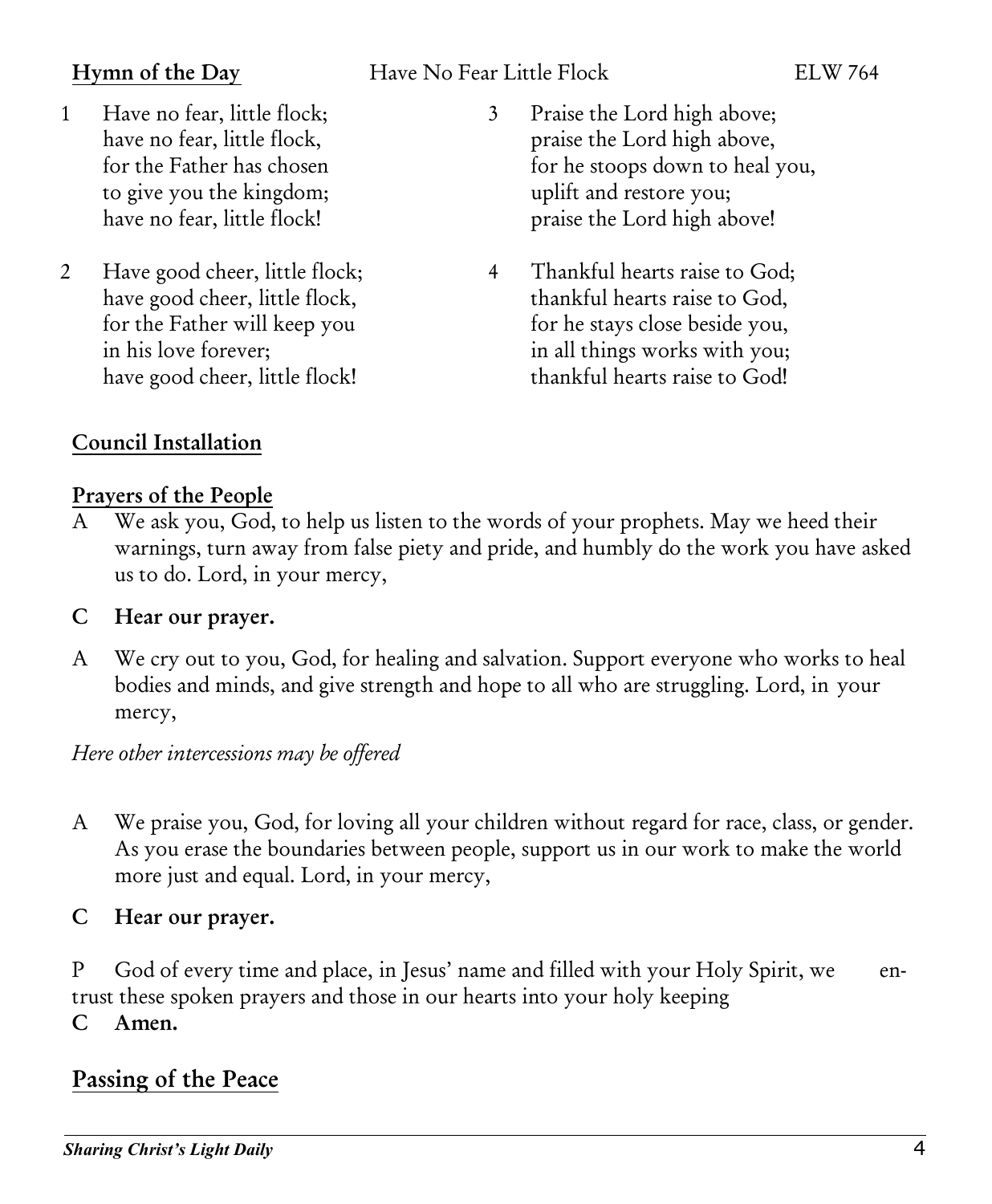### Prayers of the People Offering *See Envelopes*

To give online go to:<https://www.lcidavis.org/give> ware turn away from false piety away from false piety and pride, and pride, and humbly do the work you have as

## Offering Music The Great I Am Worship Team

### $\alpha$ <sup> $\mu$ </sup> +  $\alpha$ Offering Prayer

- A Let Us Pray, Gracious God, for healing and salvation. Support even you who works to heal to heal and salvation. Support everyone who works to heal to heal to heal to heal to heal to heal to heal to heal to heal to heal t
- C we offer with joy and thanksgiving what you have first given us: ourselves, our time and our possessions, signs of your gracious love. Receive them for the sake of *Here other intercessions may be offered*  the one who offered himself for us, Jesus Christ our Lord. Amen.

### Offering Prayer

- A Let Us Pray, Gracious God,
- C we offer with joy and thanksgiving what you have first given us: ourselves, our time and our possessions, signs of your gracious love. Receive them for the sake of the one who offered himself for us, Jesus Christ our Lord. Amen.

## Words of Institution

### $P_{\text{tot}}$  and place, in Jesus' name and filled with your Holy Spirit, we have an operator  $P_{\text{tot}}$ The Lord's Prayer

- ILE LOIG STTAYET<br>P Gathered by the Spirit into one body, let us pray as our Lord Jesus taught:
- r Gamen forgive those who sin against us. Save us from the time of trial and deliver us from C Our Father in heaven, hallowed be your name, your kingdom come, your will be done on earth as in heaven. Give us today our daily bread. Forgive us our sins as we evil. For the kingdom, the power, and the glory are yours, now and forever. Amen

### Lamb of God

Lamb of God, you take away the sin of the world; have mercy on us, mercy on us, mercy on us. Lamb of God, you are the way of justice and peace; have mercy on us, mercy on us, mercy on us. Lamb of God, you take away the sin of the world; grant us peace, grant us peace, grant us peace.

Communion Hymns Thine the Amen ELW 826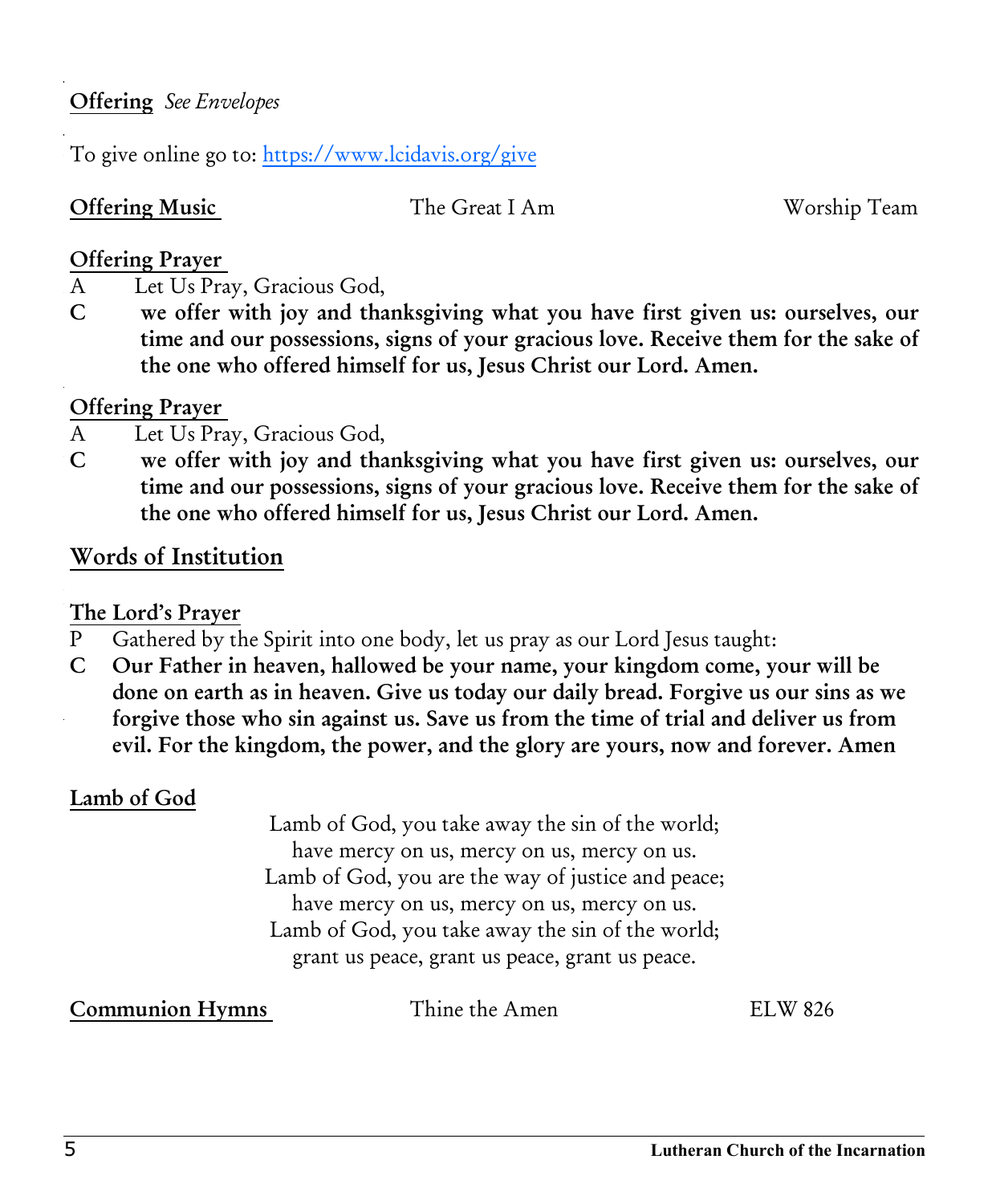- 1 Thine the amen thine the praise alleluias angels raise thine the everlasting head thine the breaking of the bread thine the glory thine the story thine the harvest then the cup thine the vineyard then the cup is lifted up lifted up.
- 2 Thine the life eternally thine the promise let there be thine the vision thine the tree all the earth on bended knee gone the nailing gone the railing gone the pleading gone the cry gone the sighing gone the dying what was loss lifted high.
- 3 Thine the truly thine the yes thine the table we the guest thine the mercy all from thee thine the glory yet to be

then the ringing and the singing then the end of all the war thine the living thine the loving evermore evermore.

- 4 Thine the kingdom thine the prize thine the wonder full surprise thine the banquet then the praise then the justice of thy ways thine the glory thine the story then the welcome to the least then the wonder all increasing at thy feast at thy feast.
- 5 Thine the glory in the night no more dying only light thine the river thine the tree then the Lamb eternally then the holy holy holy celebration jubilee thine the splendor thine the brightness only thee only thee.

### You are Mine ELW 581

- 1 I will come to you in the silence, I will lift you from all your fear. You will hear my voice, I claim you as my choice. Be still and know I am here.
- 2 I am hope for all who are hopeless, I am eyes for all who long to see. In the shad ows of the night, I will be your light. Come and rest in me.
- Refrain Do not be afraid I am with you. I have called you each by name. Come and follow me, I will bring you home; I Refrain love you and you are mine.

3 I am strength for all the despairing, heal ing for the ones who dwell in shame. All the blind will see, the lame will all run free, and all will know my name.

Refrain

4 I am the Word that leads all to freedom, I am the peace the world can not give. I will call your name, embracing all your pain. Stand up, now walk and live!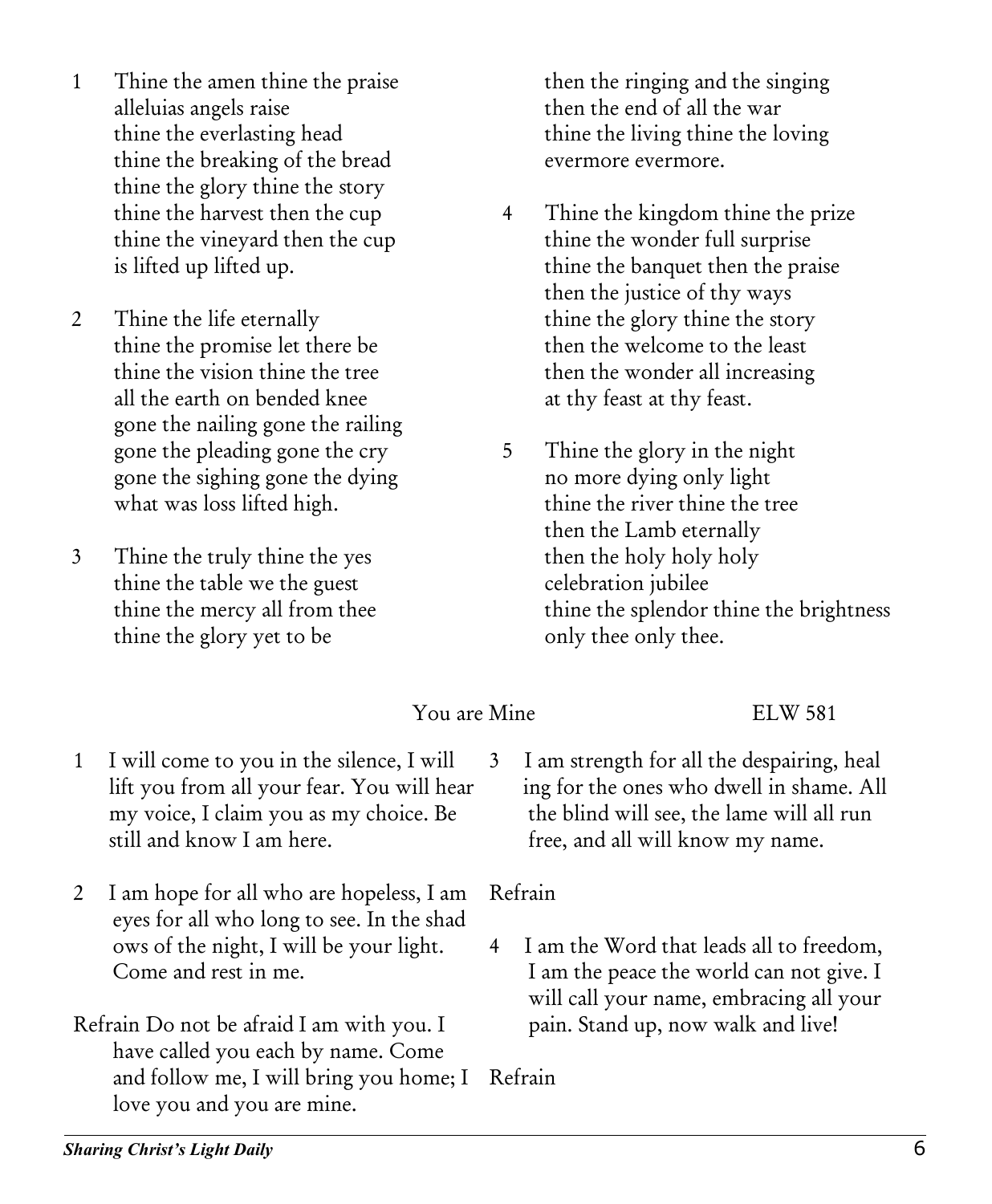### Post-Communion Blessing **Pastor Dan Smith**

- P And now may the body and blood of our Lord Jesus Christ strengthen you and keep you forever in his grace.
- C Amen.

## Prayer After Communion

- A We give you thanks, generous God, for in this bread and cup we have tasted the new heaven and earth where hunger and thirst are no more. Send us from this table as witnesses to the resurrection, that through our lives, all may know life in Jesus' name.
- C Amen.

## Our Life Together

### Benediction

- P Live your lives in Christ, rooted and built up in him, and abound in thanksgiving; and the blessing of the Holy, be upon you and remain with you forever.
- C Amen.

### Sending Hymn: *Shine, Jesus, Shine ELW 671*

- Refrain Shine, Jesus, shine, fill this land with the Father's glory; blaze, Spirit, blaze, set our hearts on fire. Flow, river, flow, flood the nations with grace and mercy; send forth your Word, Lord, and let there be light!
- 1 Lord, the light of love is shining, in the midst of the darkness, shining; Jesus light of the world, shine upon us, set us free by the truth you now bring us. Sine on me, shine on me.

Refrain

2 As we gaze on your kingly brightness, so our faces display your likeness, ever changing from glory to glory, mirrored here, may our lives tell your story. Shine in me, shine on me.

Refrain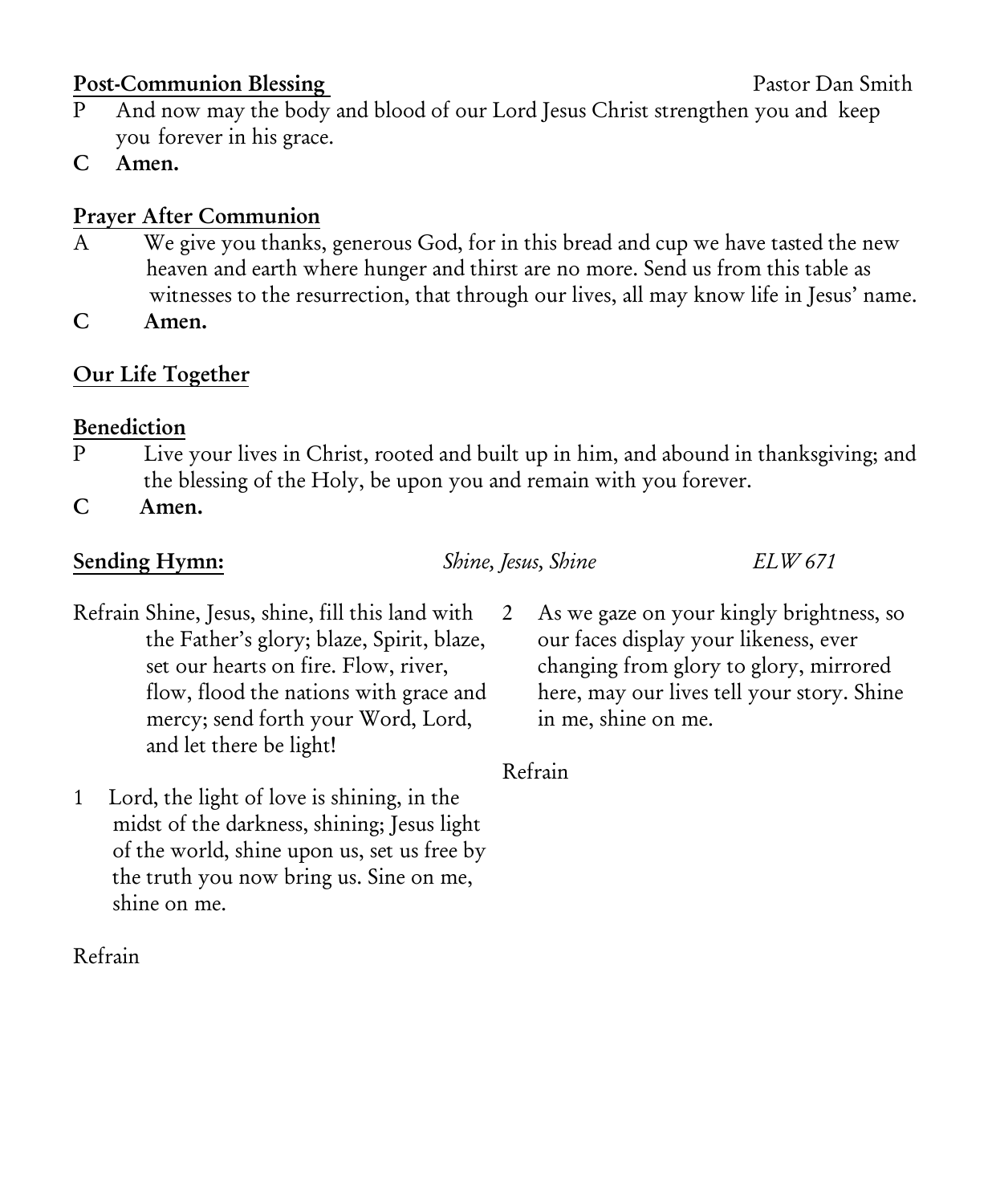### **Sending**

- A Go in peace, "*Sharing Christ's Light Daily*." \*
- C Thanks be to God. We will!

### Postlude

*\*Mission statement of Lutheran Church of the Incarnation All songs used with permission. CCLI License # 2468314.*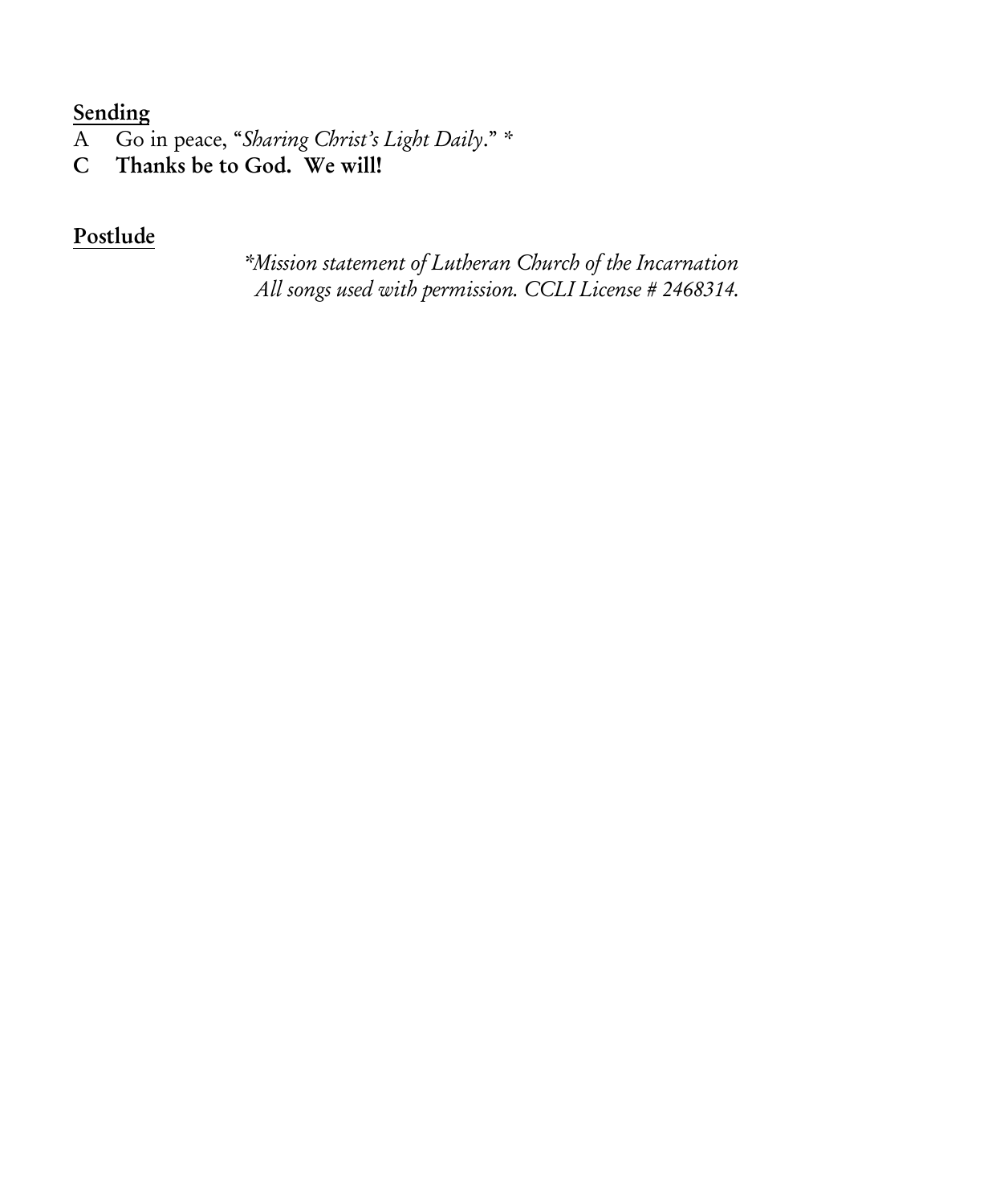# **OUR LIFE TOGETHER**

**SUNDAY, JUNE 19, 2022** 

## **LCI PRAYER WRITERS**

**LCI Prayer Writers** Did you know that a dedicated crew of six LCI members writes the Pravers of Intercession used in the service each week? They are Paul Kolarik. Pat Wheeler, Erika Strandjord, Kristin Heinemeyer, Phyllis Farver and Jill Van Zanten. The group would be happy to have new members join them at any time. If you are interested, please contact Jill Van Zanten at jillvz@sbcqlobal.net.

## **HOMELESSNESS HELP**

Recently the LCI Social Justice Committee met with leaders from the City of Davis and Davis Police Dept. to receive direction on how we as a faith community may best serve our unhoused neighbors. We were advised that when we encounter individuals in need. we should first direct them to the Davis Respite Center at 530 L Street, where they can receive food and many other services. The Center is open Mon-Sat 7:30-4. For more information or to volunteer, call 530-758-0354

City leaders have also provided this newly updated Davis Health & Social Services Guide. The Guide lists many local churches and organizations that offer services including meals almost every day of the week hosted at different sites, legal help and counseling. Please consider printing out a few copies of this brochure to have on hand to distribute to individuals who may need these services.

## **JUNE MONTHLY MINISTRY PARTNER**

### **Yolo County Food Bank**

Our monthly ministry partners are organizations that extend our mission of sharing Christ's Light in the community. Look out for opportunities to learn more about and help support the Yolo County Food Bank throughout the month of June.

## **SUMMERS ON THE LAWN '22**

July 8th 6:30pm Dinner and lawn games

July 29th 7:00pm Concert on the lawn

August 12th 7:00pm Movie on the lawn

## UPCOMING **VOLUNTEERS**

 $June26$ Assisting Minister: John Fortuna Set-up/Usher: Courtney & Kenn Doss

 $Julv<sub>3</sub>$ **Assisting Minister: Mary Stewart** Set-up/Usher: Karen & Steve Slinkard